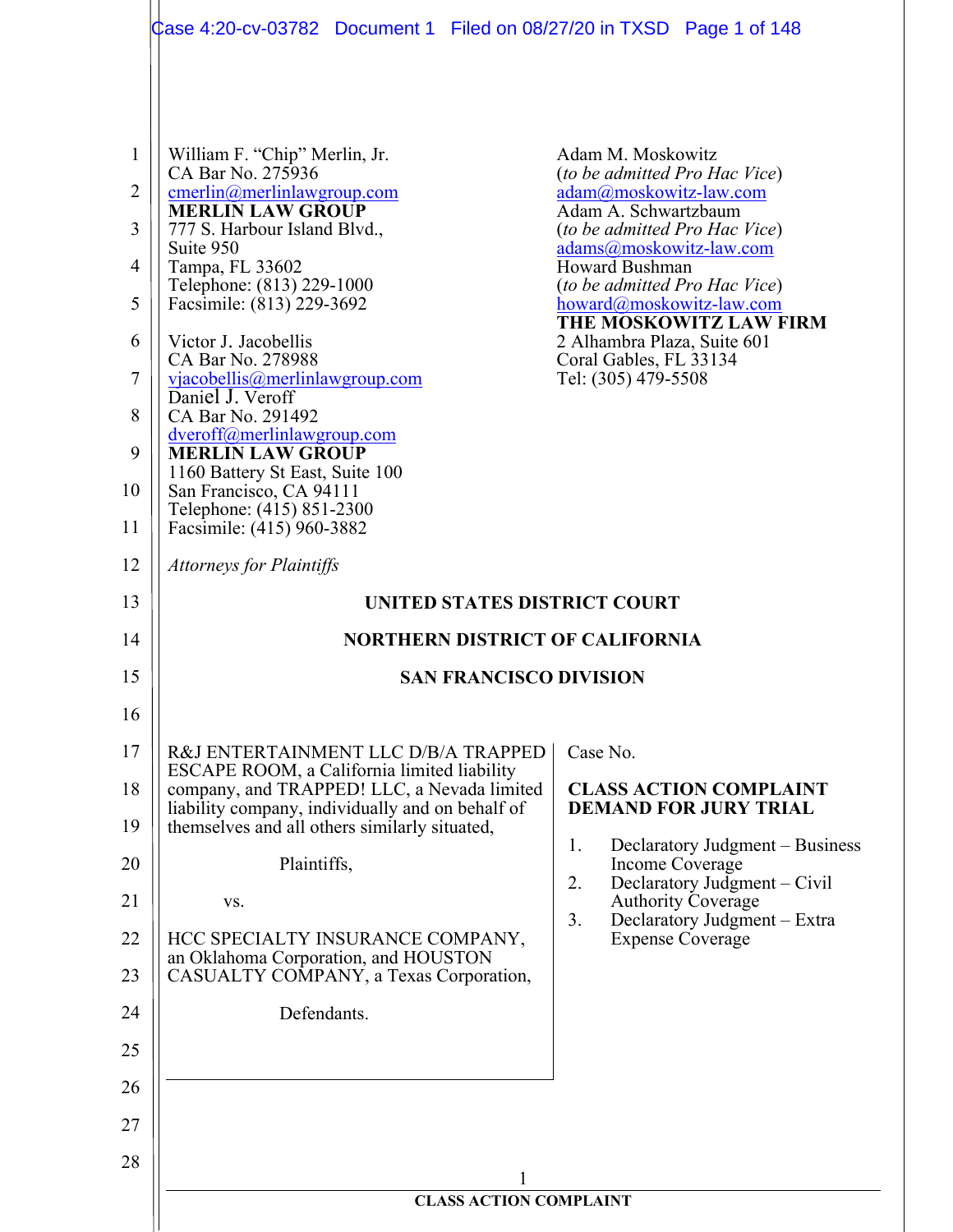$\mathbf{1}$ Plaintiffs, R& J Entertainment LLC d/b/a Trapped Escape Room ("R&J") and Trapped!  $\overline{2}$ LLC ("Trapped!") (together, "Trapped Escape Room" or "Plaintiff"), by and through their 3 undersigned attorneys, bring this action on behalf of themselves and all others similarly situated 4 against Defendants, HCC Specialty Insurance Company ("HCC Insurance"), and Houston 5 Casualty Company ("Houston Casualty") (together, "Defendant").

#### **INTRODUCTION**

6

7 1. This is a class action brought by Plaintiff Trapped Escape Room against 8 Defendant, related to insurance policies that insure Plaintiff's properties, business operations, 9 and potential liability in connection with Plaintiff's business operations. These insurance 10 policies include Business Income coverage, Extra Expense coverage, and coverage for loss due 11 to the actions of a Civil Authority, but do not contain any exclusions for viruses such as 12 COVID-19.

 $2.$ 13 Plaintiff is a small business that purchased Defendant's insurance policy and 14 made premium payments for a policy that, in the event of a catastrophe requiring a shutdown of 15 business operations, would require Defendant to honor its contractual obligation to provide 16 coverage. In March 2020, such a catastrophe took place when Plaintiff was forced to close its 17 retail businesses due to the COVID-19 pandemic. All across the country, including in California 18 and Nevada, government authorities issued closure orders to retail establishments, including the 19 business operated by Trapped Escape Room, in an effort to stop the rapid spread of the deadly 20 COVID-19 virus. Orders from Civil Authorities requiring businesses to close have resulted in 21 massive losses to businesses throughout the country. As a result, many insureds, including 22 Plaintiff, filed claims for Business Income coverage, Extra Expense coverage, and coverage for 23 losses due to the actions of a Civil Authority.

24  $3.$ In response to the business interruption claims filed by Plaintiff and thousands of 25 other class members resulting from the COVID-19 pandemic, Defendant has systematically 26 denied and continues to deny and refuses to provide payment for insurance claims for coverage 27 for similar losses and expenses by insureds holding policies that are, in all material respects, 28 identical. Defendant's decision to not provide coverage and/or its decision to refuse to pay

2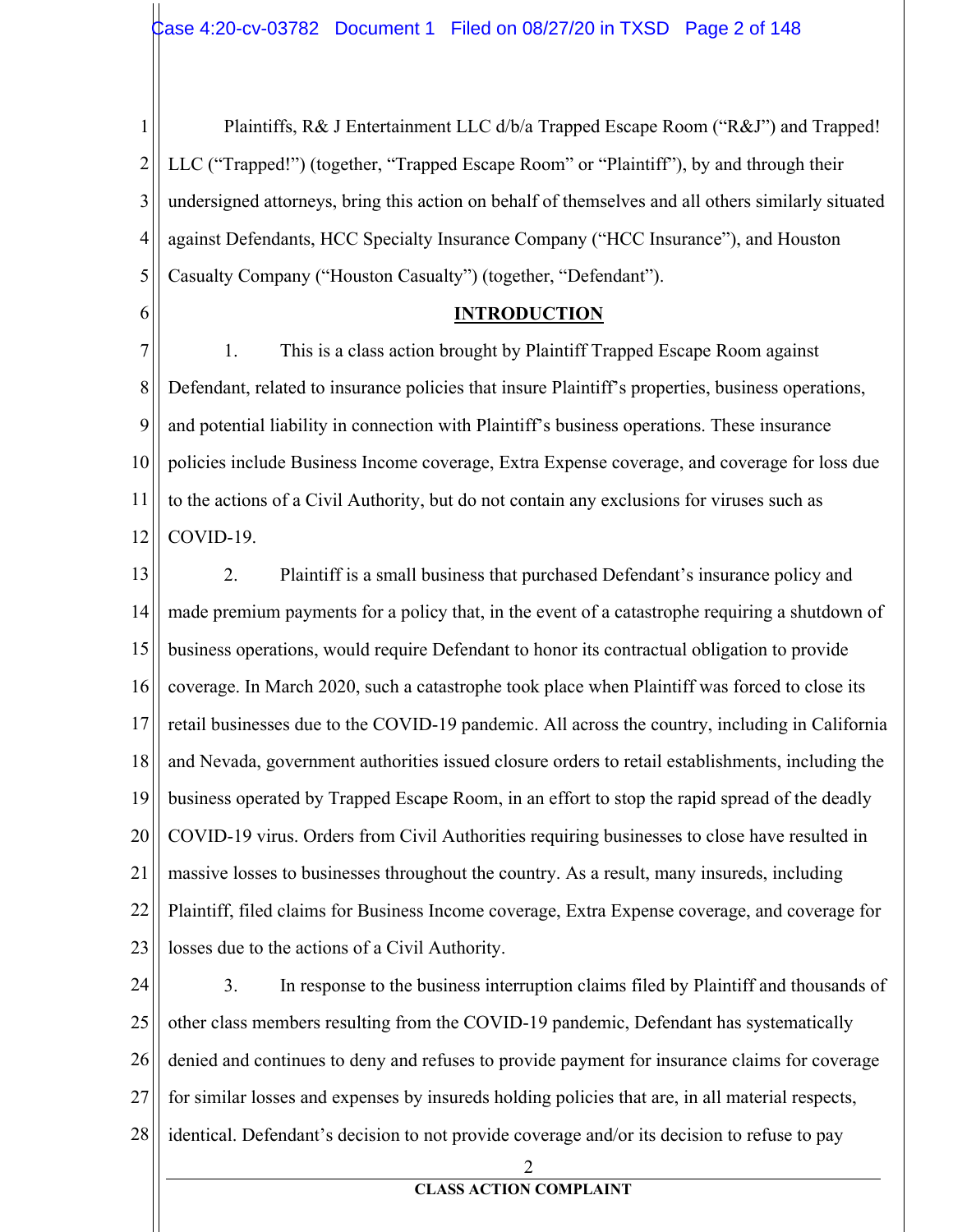1  $\overline{2}$ 3 4 5 claims under the common policy forms issued to Plaintiff and the putative class members constitutes a breach of contract and provides them with the right to seek a declaratory judgment pursuant to 28 U.S.C.  $\S$  2201(a) on behalf of itself and the class members establishing that they are entitled to receive the benefit of the insurance coverage it purchased and for indemnification of the businesses losses it has sustained.

6

### **PARTIES, JURISDICTION AND VENUE**

7 8 9 4. R&J is a limited liability company organized under California law with its principal place of business located in Upland, California. R&J operates two "escape room" game businesses in Upland, CA and San Dimas, CA.

10 11 12 5. Trapped! is a limited liability company organized under Nevada law with its principal place of business located in Henderson, Nevada. Trapped! operates an "escape room" game business in Las Vegas, Nevada.

13 14 15 16 17 6. Defendant HCC Insurance is an Oklahoma business corporation with its principal place of business in Houston, Texas. HCC Insurance is an insurance company engaged in the business of selling insurance contracts to commercial entities such as Plaintiff in California and across the country. HCC Insurance is listed as an insurer for Plaintiff's insurance Policy with Defendant.

18 19 20 21 22 7. Defendant Houston Casualty is a Texas business corporation with its principal place of business in Houston, Texas. Houston Casualty is an insurance company engaged in the business of selling insurance contracts to commercial entities such as Plaintiff in California and across the country. Houston Casualty is is listed as an insurer for Plaintiff's insurance Policy with Defendant

23 24 25 8. At all times material, Defendant engaged in substantial and not isolated activity on a continuous and systematic basis in the state of California by issuing and selling insurance policies in California and by contracting to insure property located in California.

26 27 28 9. This Court has subject matter jurisdiction over this action under 28 U.S.C.  $\S$ 1332(a) because it involves citizens of different states and the amount in controversy exceeds \$75,000.

#### 3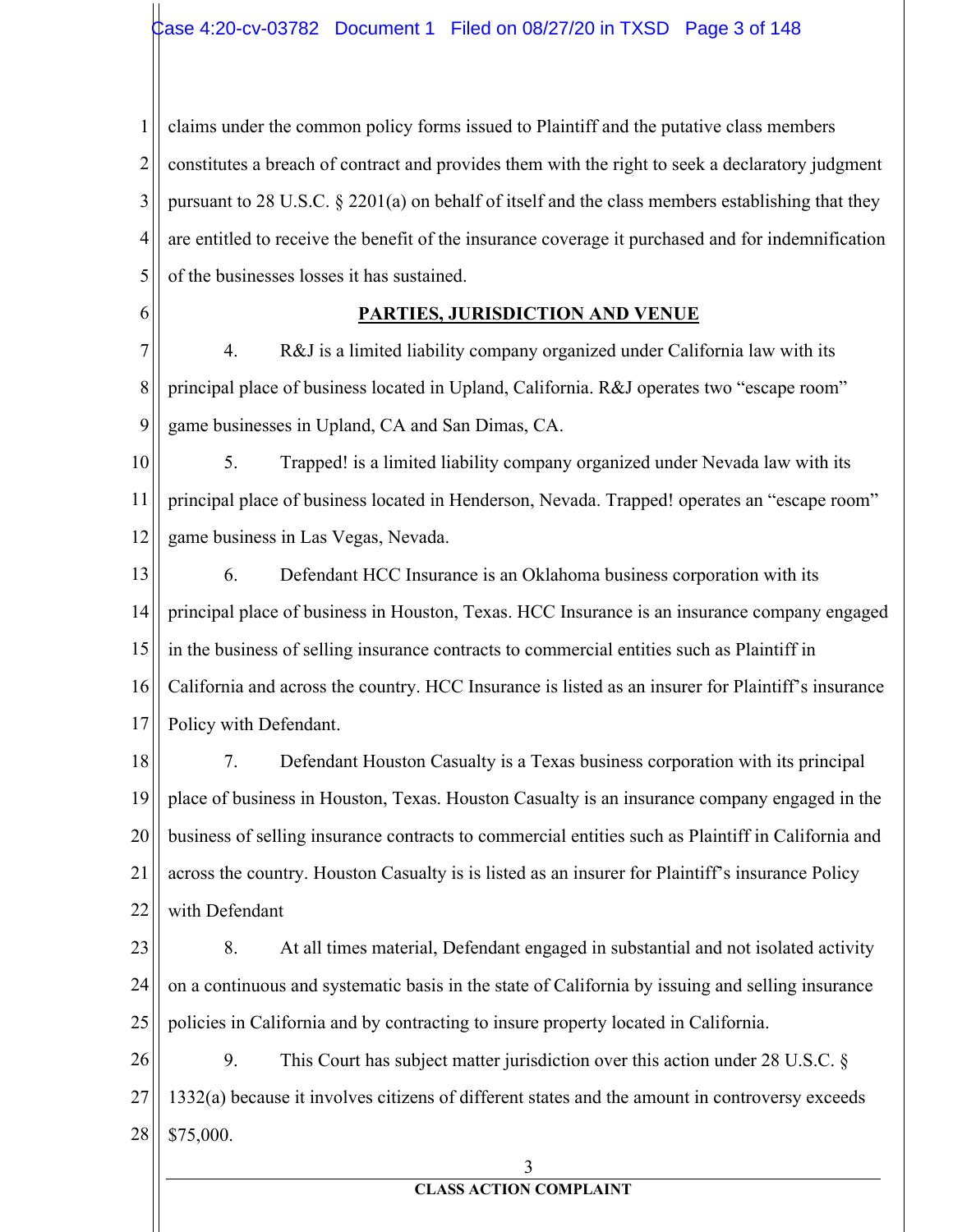10. This Court has subject matter jurisdiction under 28 U.S.C. § 1332(d) because 1  $\overline{2}$ there is diversity between Defendant and at least one member of each class; there are more than 3 one hundred members of each class; and the amount in controversy exceeds \$5,000,000 4 exclusive of interest and costs. This Court also has subject matter jurisdiction under 28 U.S.C. 5 §§ 2201 and 2202 and is authorized to grant declaratory relief under these statutes.

6 11. Venue is proper in the San Francisco Division of this District pursuant to 28 7 U.S.C.  $\S$  1391(b)(2) because a substantial part of the events and/or omissions giving rise to the 8 claim occurred in this District and/or a substantial party of the property that is the subject of the 9 action is situated in this District.

10 12. This Court has personal jurisdiction over Defendant because Plaintiff's claims 11 arise out of, among other things, Defendant conducting, engaging in, and/or carrying on 12 business in California; Defendant breaching a contract in this state by failing to perform acts required by contract to be performed in this state; and Defendant contracting to insure property 13 14 in California. Defendant also purposefully availed themselves of the opportunity of conducting 15 activities in the state of California by marketing its insurance policies and services within the 16 state, and intentionally developing relationships with brokers, agents, and customers within the 17 state to insure property within the state, all of which resulted in the policy at issue in this action.

18

# **FACTUAL BACKGROUND**

19

# A. Insurance Coverage

20 13. On December 30, 2019, Trapped Escape Room obtained the commerical property policy, with at policy period of November 1, 2019 to November 1, 2020, a property 21 22 insurance policy issued and underwritten by the Defendant (the "Policy"). The insured premises 23 under the policy are: (a) 4760 Polaris Avenue, Las Vegas, NV 89103; (b) 600 N Mountain Ave 24 Suite B204 Upland CA 91786; and (c) 173 Village Ct Ste 105, San Dimas CA 91773. A copy of the Policy is attached as Exhibit A. 25

26 14. The Policy is part of a Master Policy written on behalf of all members of the 27 Association for Room Escapes of North America ("ARENA") who elect to purchase coverage 28 through ARENA. The unique certificate number for Plaintiff's specific Policy is S187007423056.

4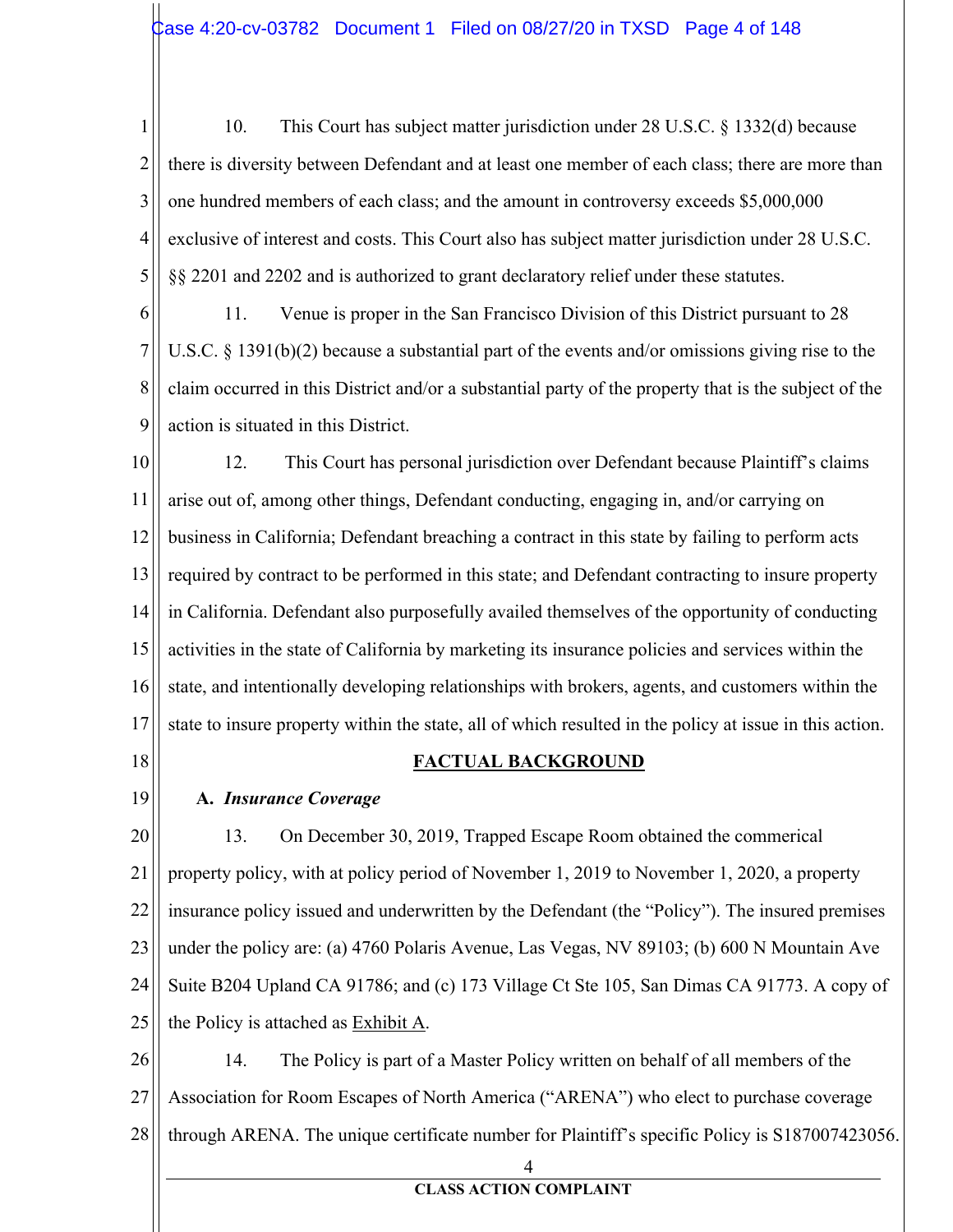15. The Policy uses standard common forms that contain the same and/or  $\mathbf{1}$  $\overline{2}$ substantially similar provisions at issue in this action as those issued by Defendant to the 3 members of the putative class as defined herein.

4 16. The Policy is an all-risk insurance policy. In an all-risk insurance policy, all risks 5 of loss are covered unless they are specifically excluded.

17. In accordance with the all-risk nature of the Policy, Defendant agreed to pay for 6 7 all losses caused by a "Covered Cause of Loss."

8 18. The Policy provides "Business Income" coverage, pursuant to which Defendant 9 will pay certain amounts "for the actual loss of Business Income you sustain due to the 10 necessary 'suspension' of your 'operations' during the 'period of restoration.' The 'suspension' must be caused by direct physical loss of or damage to property at the described premises." 11

12 19. The Policy also provided to "Extended Business Income" under certain circumstances when there is a loss of Business Income. 13

14 20. The Policy also provides "Extra Expense" coverage, which "means reasonable" 15 and necessary expenses you incur during the 'period of restoration' that you would not have 16 incurred if there had been no direct physical loss of or damage to property caused by or resulting from a Covered Cause of Loss." 17

18 21. Defendant agreed to pay Extra Expense (other than the expense to repair or 19 replace property) to (1) Avoid or minimize the "suspension" of business and to continue 20 "operations" at the described premises or at replacement premises or temporary locations, including relocation expenses and costs to equip and operate the replacement premises or 21 22 temporary locations; or (2) Minimize the "suspension" of business if you cannot continue 23 "operations."

22. 24 The terms of the Policy also provide the insured with insurance coverage for 25 Business Income, along with any necessary extra expenses incurred, when access to the 26 Insured's properties is specifically prohibited by Civil Authority Orders. This additional 27 coverage is identified as coverage under "Civil Authority" and states in part as follows:

28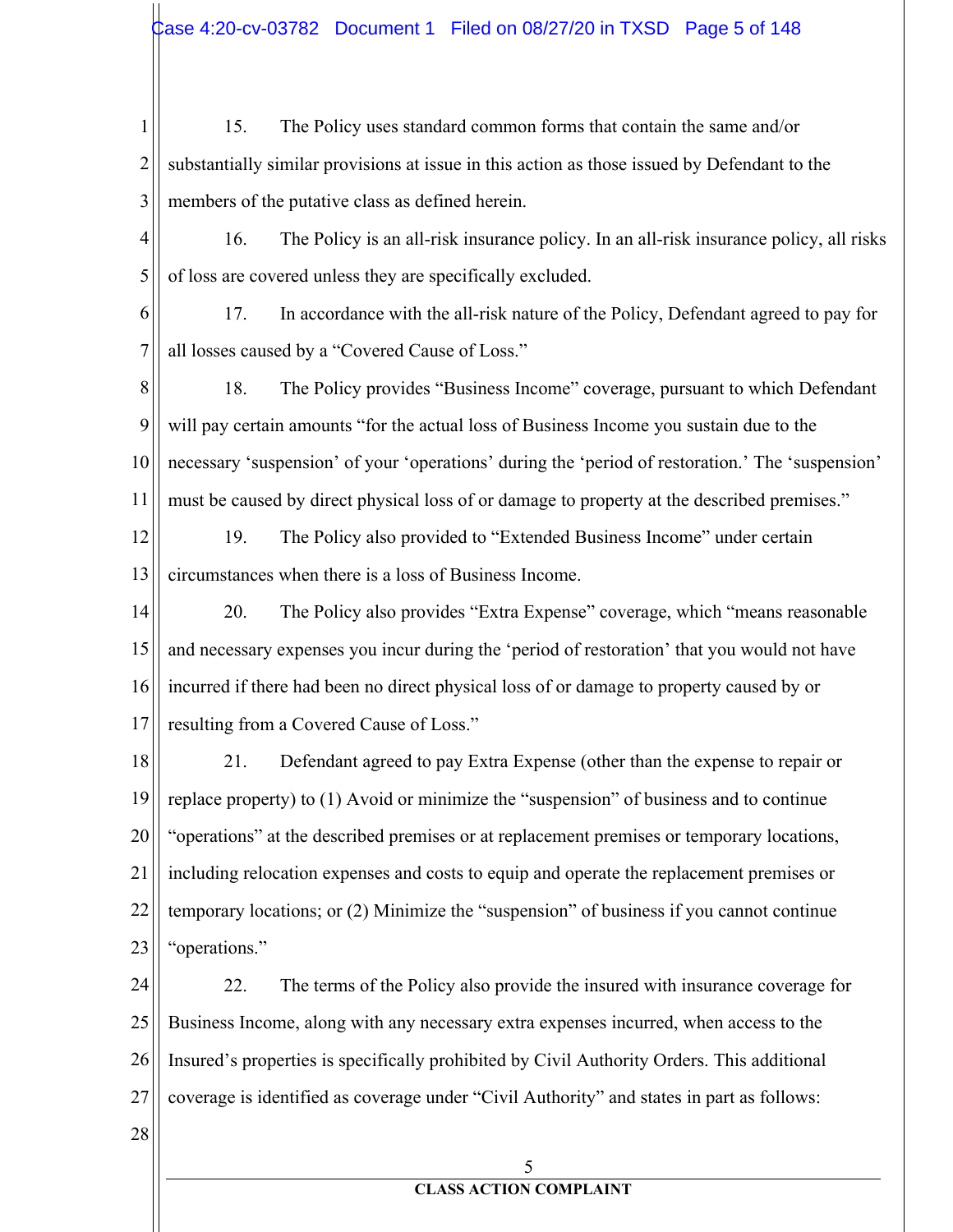|             | $\updownarrow$ ase 4:20-cv-03782 $\,$ Document 1 $\,$ Filed on 08/27/20 in TXSD $\,$ Page 6 of 148                                                                                                                                                                                                                                         |
|-------------|--------------------------------------------------------------------------------------------------------------------------------------------------------------------------------------------------------------------------------------------------------------------------------------------------------------------------------------------|
|             |                                                                                                                                                                                                                                                                                                                                            |
| 1<br>2<br>3 | We will pay for the actual loss of Business Income you sustain and necessary Extra<br>Expense caused by action of civil authority that prohibits access to the described<br>premises due to direct physical loss of or damage to property, other than at the described<br>premises, caused by or resulting from any Covered Cause of Loss. |
| 4           | The coverage for will apply for a period of up to three consecutive weeks after coverage<br>begins.                                                                                                                                                                                                                                        |
| 5           |                                                                                                                                                                                                                                                                                                                                            |
| 6           | 23.<br>The Civil Authority coverage is an independent basis for business interruption                                                                                                                                                                                                                                                      |
| 7           | coverage that can be triggered even when the standard business interruption coverage is not.                                                                                                                                                                                                                                               |
| 8           | 24.<br>Defendant's standardized language in the Policy regarding coverage for loss of                                                                                                                                                                                                                                                      |
| 9           | Business Income coverage, Extra Expenses coverage, and coverage for loss due to the actions of                                                                                                                                                                                                                                             |
| 10          | a Civil Authority is present in every policy issued by Defendant to Plaintiff and the putative                                                                                                                                                                                                                                             |
| 11          | class members that provides coverage for Business Income, Extra Expenses, and coverage for                                                                                                                                                                                                                                                 |
| 12          | loss due to the actions of a Civil Authority.                                                                                                                                                                                                                                                                                              |
| 13          | 25.<br>The Policy utilizes, in part, policy forms and language published by the                                                                                                                                                                                                                                                            |
| 14          | Insurance Services Office, Inc. ("ISO"), which publishes policy forms for use by the insurance                                                                                                                                                                                                                                             |
| 15          | industry—as evidenced by the ISO copyright designation at the bottom of some pages of the                                                                                                                                                                                                                                                  |
| 16          | Policy.                                                                                                                                                                                                                                                                                                                                    |
| 17          | 26.<br>Despite the fact that, prior to the effective date of the Policy, ISO published and                                                                                                                                                                                                                                                 |
| 18          | made available for use a standard virus exclusion form, Defendant chose not to include the ISO                                                                                                                                                                                                                                             |
| 19          | standard virus exclusion form in the Policy. Indeed, the word "virus" does not appear in the                                                                                                                                                                                                                                               |
| 20          | Policy.                                                                                                                                                                                                                                                                                                                                    |
| 21          | 27.<br>The Policy does not contain any exclusion which would apply to allow                                                                                                                                                                                                                                                                |
| 22          | Defendant to completely deny coverage for losses caused by COVID-19 and related actions of                                                                                                                                                                                                                                                 |
| 23          | civil authorities taken in response to COVID-19.                                                                                                                                                                                                                                                                                           |
| 24          | 28.<br>Because the Policy is an all-risk policy and does not exclude Plaintiff's losses,                                                                                                                                                                                                                                                   |
| 25          | Plaintiff's losses are covered up to the applicable limits of insurance.                                                                                                                                                                                                                                                                   |
| 26          |                                                                                                                                                                                                                                                                                                                                            |
| 27          | $\frac{1}{1}$                                                                                                                                                                                                                                                                                                                              |
| 28          | $/\!/ \!/$                                                                                                                                                                                                                                                                                                                                 |
|             | 6                                                                                                                                                                                                                                                                                                                                          |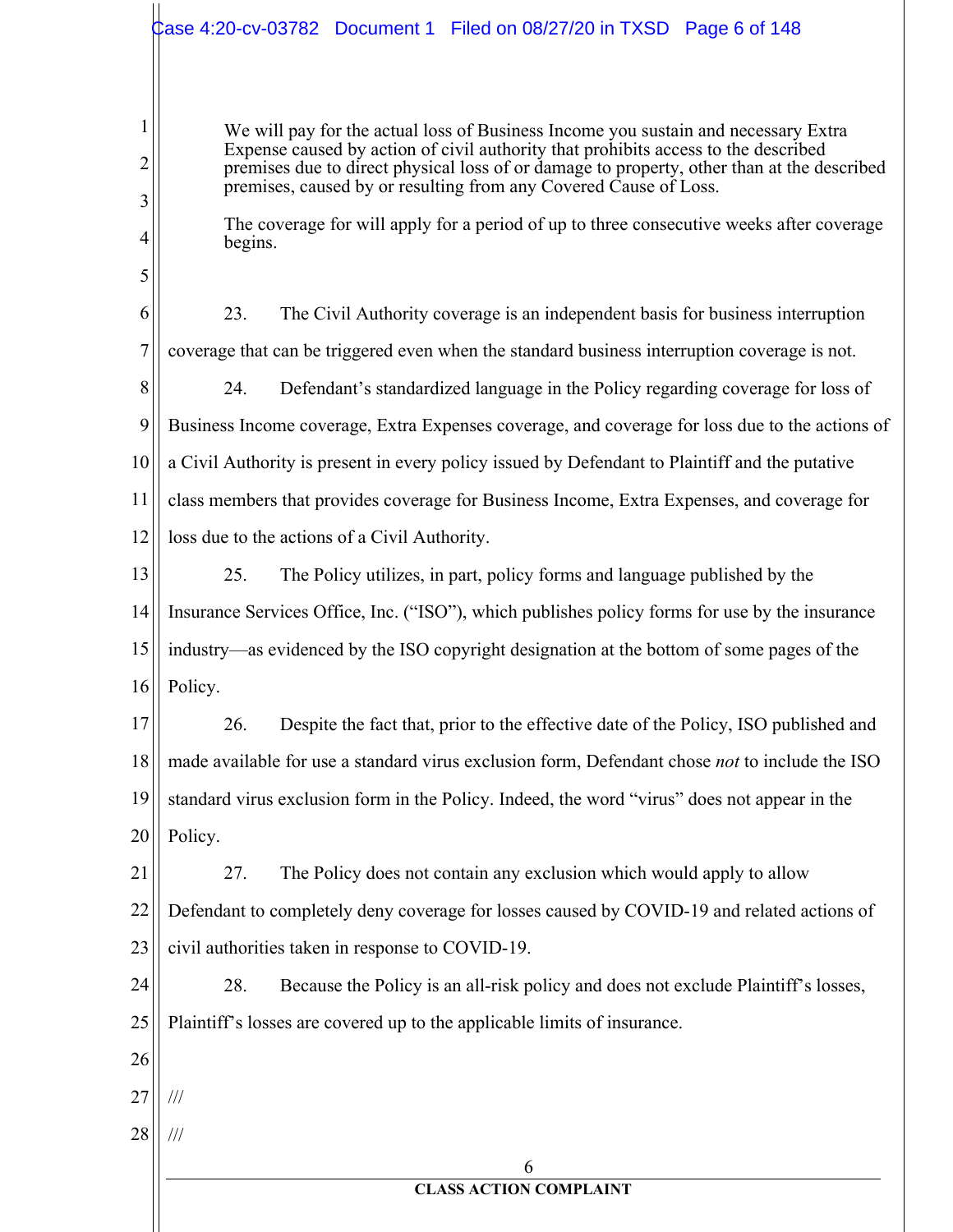#### **B.** The COVID-19 Pandemic

 $\mathbf{1}$ 

 $\overline{2}$ 29. COVID-19 is a novel coronavirus that originated in Wuhan, China at the end of 3 2019 and rapidly spread around the world, infecting millions of people, including over 2.15 4 million Americans. Over 118,000 Americans have died due to COVID-19.

30. 5 COVID-19 is a physical substance that can cause lethal illness. COVID-19 can 6 be present outside the body in viral fluid particles. COVID-19 is highly contagious and easily  $\tau$ communicable through droplets in the air and on surfaces.

8 31. The scientific community, and those personally affected by the virus, recognize 9 COVID-19 as a cause of real physical loss and damage. Contamination of the Insured Property 10 would be a direct physical loss requiring remediation to clean the surfaces within the Insured 11 Property.

12 32. COVID-19 remains capable of being transmitted on a variety of inert physical 13 surfaces for various periods of time. For example, reports issued by the National Institute of 14 Health ("NIH") indicates that COVID-19 remains stable and transmittable in airborne aerosols 15 for up to three hours, on copper for up to four hours, on cardboard for up to 24 hours, and on 16 plastic and stainless steel for up to two to three days. Moreover, the COVID-19 pandemic has 17 been exacerbated by the fact that the virus physically infects and stays on surfaces of some 18 objects or materials for up to 28 days.

19 33. The Center for Disease Control ("CDC") has issued guidance recommending 20 people not to gather in groups larger than 10. Pursuant to CDC guidelines, people face increased 21 danger of contracting COVID-19 in places where people congregate and are in close proximity 22 to one another, and especially in indoor environments.

23 34. COVID-19 has been transmitted in a variety of ways, including transmission (a) 24 by way of human contract with surfaces and items of physical property; (b) by human to human 25 contact and interaction, including places like bars and restaurants, retail stores, and hair and 26 beauty salons, and the like; and (c) through airborne particles emitted into the air and even 27 recirculated through air conditioning units.

28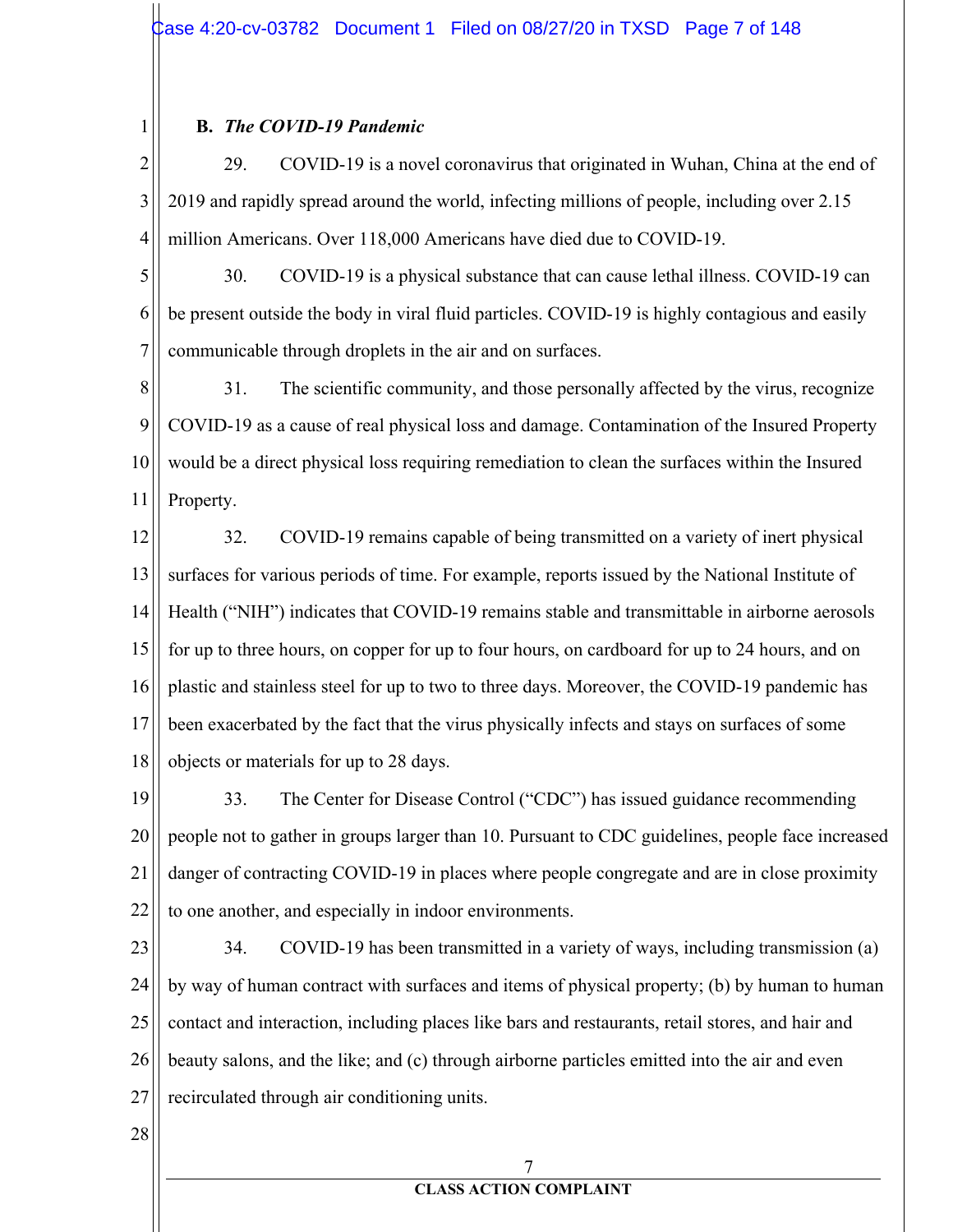35. The presence of COVID-19 particles renders physical property unsafe and 1  $\overline{2}$ impairs its value, usefulness, and/or normal function, causing direct physical harm to property 3 and resulting in direct physical loss and physical damage to property.

4 36. The presence of COVID-19 particles and/or the presence of persons infected 5 with COVID-19 or carrying COVID-19 particles at premises renders the premises unsafe, 6 thereby impairing the premises' value, usefulness, and/or normal function, and resulting in 7 direct physical loss to and of the premises and property.

8

# C. The Covered Cause of Loss

9 37. The presence of COVID-19 has caused civil authorities throughout the country to issue order requiring the suspension of business at a wide range of establishments, including 10  $11$ civil authorities with jurisdiction over Plaintiff's business (the "Closure Orders").

12 38. As of the date this complaint is filed, California had over 471,000 confirmed COVID-19 cases, and over 8,633 deaths, while Nevada had over 44,982 cases and over 760 13 14 deaths.

15 39. In response to the public health emergency caused by the COVID-19 pandemic, civil authorities across the United States, including the civil authorities with jurisdiction over 16 Plaintiff in California, have issued Closure Order restricting and prohibiting access to Plaintiff's 17 18 insured property and the insured properties of other putative class members.

40. 19 On March 4, 2020, Governor Newsom of the State of California proclaimed the 20 existence of a disaster emergency in the State of California due to the COVID-19 pandemic.

21 41. Notably, on March 19, 2020, California Governor Newsom issued Executive 22 Order N033-20 which ordered all individual living in the State of California to stay at home or 23 at their place of residence, except as needed to maintain continuity of operations of the federal 24 critical infrastructure sectors as defined in the Order.

25 Nevada Governor Sisolak declared a state of emergency due to COVID-19 on 42. 26 March 12, 2020.

- 27
- 28  $/ \! / \! /$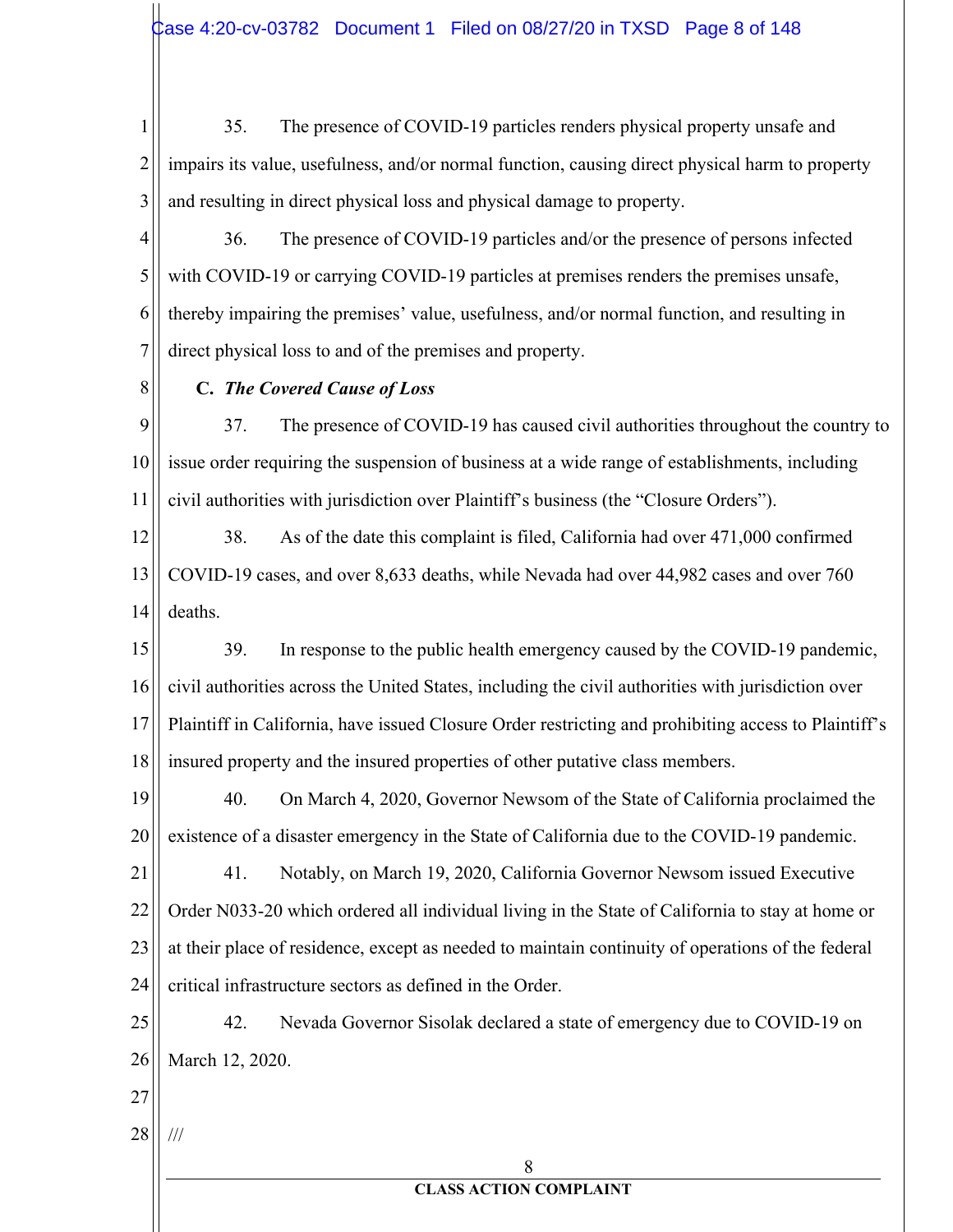43. On March 31, 2020, Governor Sisolak issued Emergency Directive 010 Stay at 1  $\overline{2}$ Home Order. With limited exceptions, all Nevadans were ordered to stay at home in their 3 residences.

4 44. Governor Newsom's and Governor Sisolak's "Stay At Home" orders, like other 5 similar orders entered by Civil Authorities across the United States, were partially entered to 6 stop physical damage and physical loss of property caused by COVID-19's presence.

7 45. State courts such as the Pennsylvania Supreme Court have already entered 8 rulings adopting Plaintiff's position that physical loss and damage exists resulting in coverage 9 here. See Friends of DeVito, et. al v. Wolf, No. 68 MM 2020 (Pa. April 13, 2020). Furthermore, orders issued in states such as New York, Colorado, Washington, Indiana, New Mexico, North 10 11 Carolina, Missouri, and Illinois have all recognized that COVID-19 poses a specific threat to 12 property and can cause property loss and damage.

13 46. Furthermore, in the City of Los Angeles, the Mayor issued a Public Order on 14 March 19, 2020 ordering people to stay at home and explaining that the "Order is given 15 because, among other reasons, the COVID-19 virus can spread easily from person to person and 16 it is physically causing property loss or damage due to its tendency to attach to surfaces for 17 prolonged periods of time."

47. 18 The Closure Orders issued by California authorities covering California non-19 essential businesses (such as Plaintiff's) are similar to Closure Orders that have been issued 20 nationwide by state and local civil authorities.

48. The presence of COVID-19 caused direct physical loss of and/or damage to the 21 22 Insured Property under the Policy by, among other things, damaging the property, denying 23 access to the property, preventing customers and patients from physically occupying the 24 property, causing the property to be physically uninhabitable by customers and patients, causing 25 its function to be nearly eliminated or destroyed, and/or causing a suspension of business 26 operations on the premises.

- $27$
- 28  $/ \! / \! /$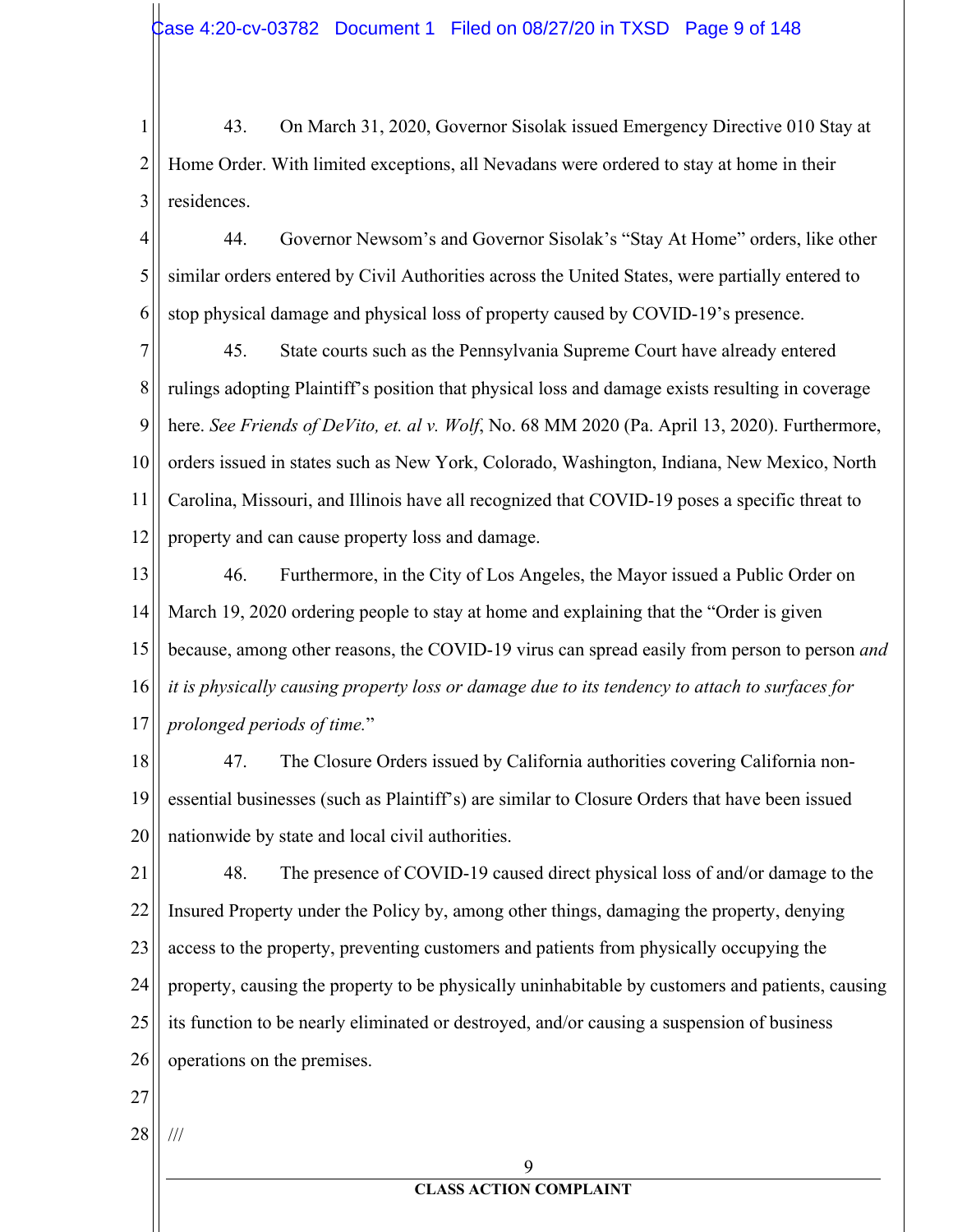| $\mathbf{1}$ | 49.<br>The Closure Orders of civil authorities prohibited access to Plaintiff and other                |
|--------------|--------------------------------------------------------------------------------------------------------|
| 2            | class members' Insured Properties, and the areas immediately surrounding the Insured                   |
| 3            | Properties, in response to dangerous physical conditions resulting from a covered cause of loss.       |
| 4            | As a result of the presence of COVID-19 and the Closure Orders, Plaintiff and<br>50.                   |
| 5            | other class members sustained a suspension of business operations, sustained losses of business        |
| 6            | income, and incurred extra expenses.                                                                   |
| 7            | 51.<br>Plaintiff's losses and expenses have continued through the date of filing this                  |
| 8            | action.                                                                                                |
| 9            | 52.<br>Plaintiff's losses and expenses are not excluded from coverage under the Policy.                |
| 10           | Because the Policy is an all-risk policy and Plaintiff has complied with its contractual               |
| 11           | obligations, Plaintiff is entitled to payment for these losses and expenses.                           |
| 12           | 53.<br>Consistent with the terms and procedures of the Policy, Plaintiff submitted a                   |
| 13           | claim for loss to Defendant under the Policy due to the presence of COVID-19 and the                   |
| 14           | shutdown Civil Authority orders.                                                                       |
| 15           | 54.<br>In violation of the Policy's plain language and its own contractual obligations,                |
| 16           | Defendant denied Plaintiff's claim and refuses to pay for Plaintiff's losses and expenses.             |
| 17           | <b>CLASS ACTION ALLEGATIONS</b>                                                                        |
| 18           | 55.<br>Plaintiff brings this action pursuant to Rules $23(a)$ , $23(b)(1)$ , $23(b)(2)$ , $23(b)(3)$ , |
| 19           | and $23(c)(4)$ of the Federal Rules of Civil Procedure, individually and on behalf of all others       |
| 20           | similarly situated. This action satisfies the numerosity, commonality, typicality, adequacy,           |
| 21           | predominance, and superiority requirements of those provisions.                                        |
| 22           | 56.<br>Plaintiff seeks to represent nationwide classes defined as:                                     |
| 23           | All persons and entities with Business Income coverage under a property<br>a.                          |
| 24           | insurance policy issued by Defendant that suffered a suspension of business due                        |
| 25           | to COVID-19 at the premises covered by the business income coverage (the                               |
| 26           | "Business Income Declaratory Judgment Class").                                                         |
| 27           |                                                                                                        |
| 28           | $\frac{1}{1}$                                                                                          |
|              | 10<br><b>CLASS ACTION COMPLAINT</b>                                                                    |
|              |                                                                                                        |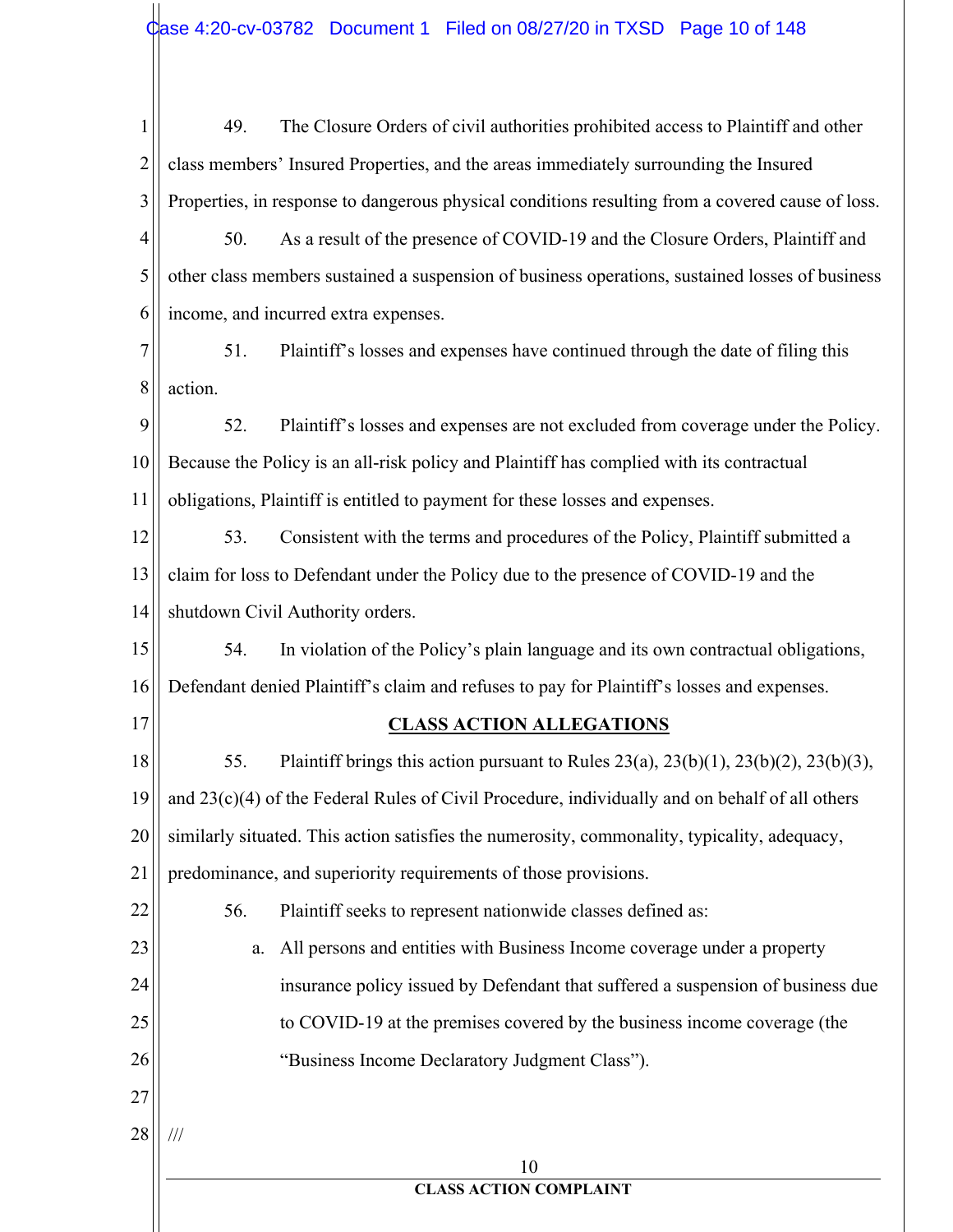b. All persons and entities with Civil Authority coverage under a property insurance  $\mathbf{1}$  $\overline{2}$ policy issued by Defendant that suffered loss of Business Income and/or Extra 3 Expense caused by a Closure Order (the "Civil Authority Declaratory Judgment 4  $Class$ "). 5 c. All persons and entities with Extra Expense coverage under a property insurance 6 policy issued by Defendant that sought to minimize the suspension of business in  $\overline{7}$ connection with COVID-19 at the premises covered by their HCC property 8 insurance policy (the "Extra Expense Declaratory Judgment Class"). 9 57. Excluded from each defined Class is Defendant and any of its members, affiliates, 10 parents, subsidiaries, officers, directors, employees, successors, or assigns; governmental entities;  $11$ and the Court staff assigned to this case and their immediate family members. Plaintiff reserves 12 the right to modify or amend each of the Class definitions, as appropriate, during the course of 13 this litigation. 14 58. This action has been brought and may properly be maintained on behalf of each 15 Class proposed herein under the criteria of Rule 23 of the Federal Rules of Civil Procedure. 16 59. Numerosity—Federal Rule of Civil Procedure 23(a)(1). The members of each defined Class are so numerous that individual joinder of all Class Members is impracticable. 17 18 While Plaintiff is informed and believes that there are thousands of members of each Class, the 19 precise number of Class Members is unknown to Plaintiff but may be ascertained from 20 Defendant's books and records. Class Members may be notified of the pendency of this action 21 by recognized, Court- approved notice dissemination methods, which may include U.S. Mail, 22 electronic mail, internet postings, and/or published notice. 23 60. Commonality and Predominance—Federal Rule of Civil Procedure 23(a)(2) 24 and  $23(b)(3)$ . This action involves common questions of law and fact, which predominate over 25 any questions affecting only individual Class Members, including, without limitation: 26 a. Defendant issued all-risk policies to the members of the Class in exchange for 27 payment of premiums by the Class Members; 28 11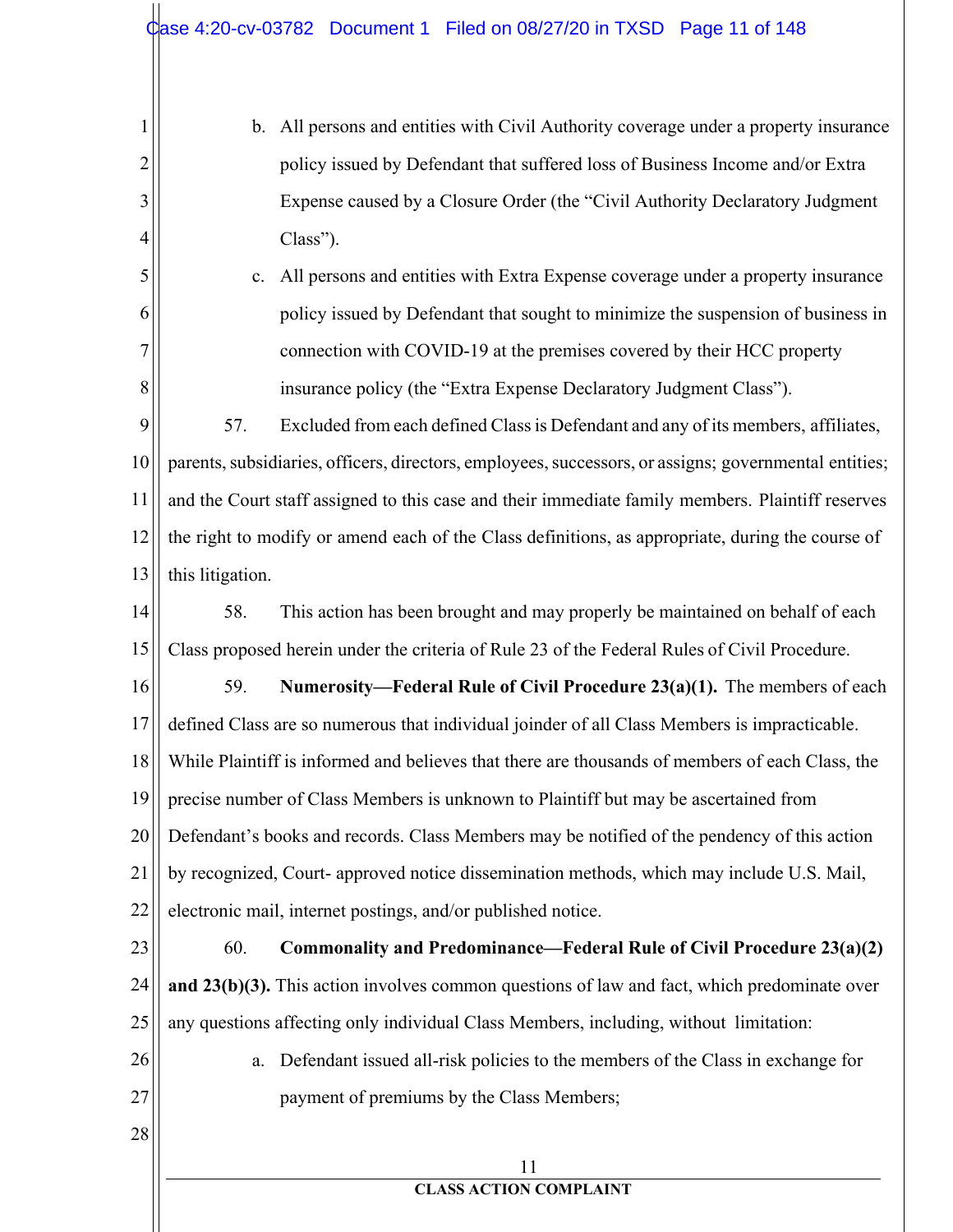| 1  |               | b. whether the Class suffered a covered loss based on the common policies issued                   |
|----|---------------|----------------------------------------------------------------------------------------------------|
| 2  |               | to members of the Class;                                                                           |
| 3  | $\mathbf{c}.$ | whether Defendant wrongfully denied all claims based on COVID-19;                                  |
| 4  | d.            | whether Defendant's Business Income coverage applies to a suspension of                            |
| 5  |               | business caused by COVID-19;                                                                       |
| 6  | e.            | whether Defendant's Civil Authority coverage applies to a loss of Business                         |
| 7  |               | Income caused by the orders of state governors requiring the suspension of                         |
| 8  |               | business as a result of COVID-19;                                                                  |
| 9  | f.            | whether Defendant's Extra Expense coverage applies to efforts to minimize a                        |
| 10 |               | loss caused by COVID-19;                                                                           |
| 11 | g.            | whether Defendant has breached its contracts of insurance through a blanket                        |
| 12 |               | denial of all claims based on business interruption, income loss or closures                       |
| 13 |               | related to COVID-19 and the related closures; and                                                  |
| 14 | h.            | whether Plaintiff and the class are entitled to an award of reasonable attorney                    |
| 15 |               | fees, interest and costs.                                                                          |
| 16 | 61.           | Typicality-Federal Rule of Civil Procedure 23(a)(3). Plaintiff's claims are                        |
| 17 |               | typical of the other Class Members' claims because Plaintiff and the other Class Members are       |
| 18 |               | all similarly affected by Defendant's refusal to pay under its Business Income, Civil Authority,   |
| 19 |               | and Extra Expense coverages. Plaintiff's claims are based upon the same legal theories as those    |
| 20 |               | of the other Class Members. Plaintiff and the other Class Members sustained damages as a           |
| 21 |               | direct and proximate result of the same wrongful practices in which Defendant engaged.             |
| 22 | 62.           | Adequacy of Representation—Federal Rule of Civil Procedure 23(a)(4).                               |
| 23 |               | Plaintiff is an adequate Class representative because its interests do not conflict with the       |
| 24 |               | interests of the other Class Members who it seeks to represent, Plaintiff has retained counsel     |
| 25 |               | competent and experienced in complex class action litigation, including successfully litigating    |
| 26 |               | class action cases similar to this one, where insurers breached contracts with insureds by failing |
| 27 |               | to pay the amounts owed under its policies, and Plaintiff intends to prosecute this action         |
| 28 |               | vigorously. The interests of the above-defined Classes will be fairly and adequately protected by  |
|    |               | 12<br><b>CLASS ACTION COMPLAINT</b>                                                                |
|    |               |                                                                                                    |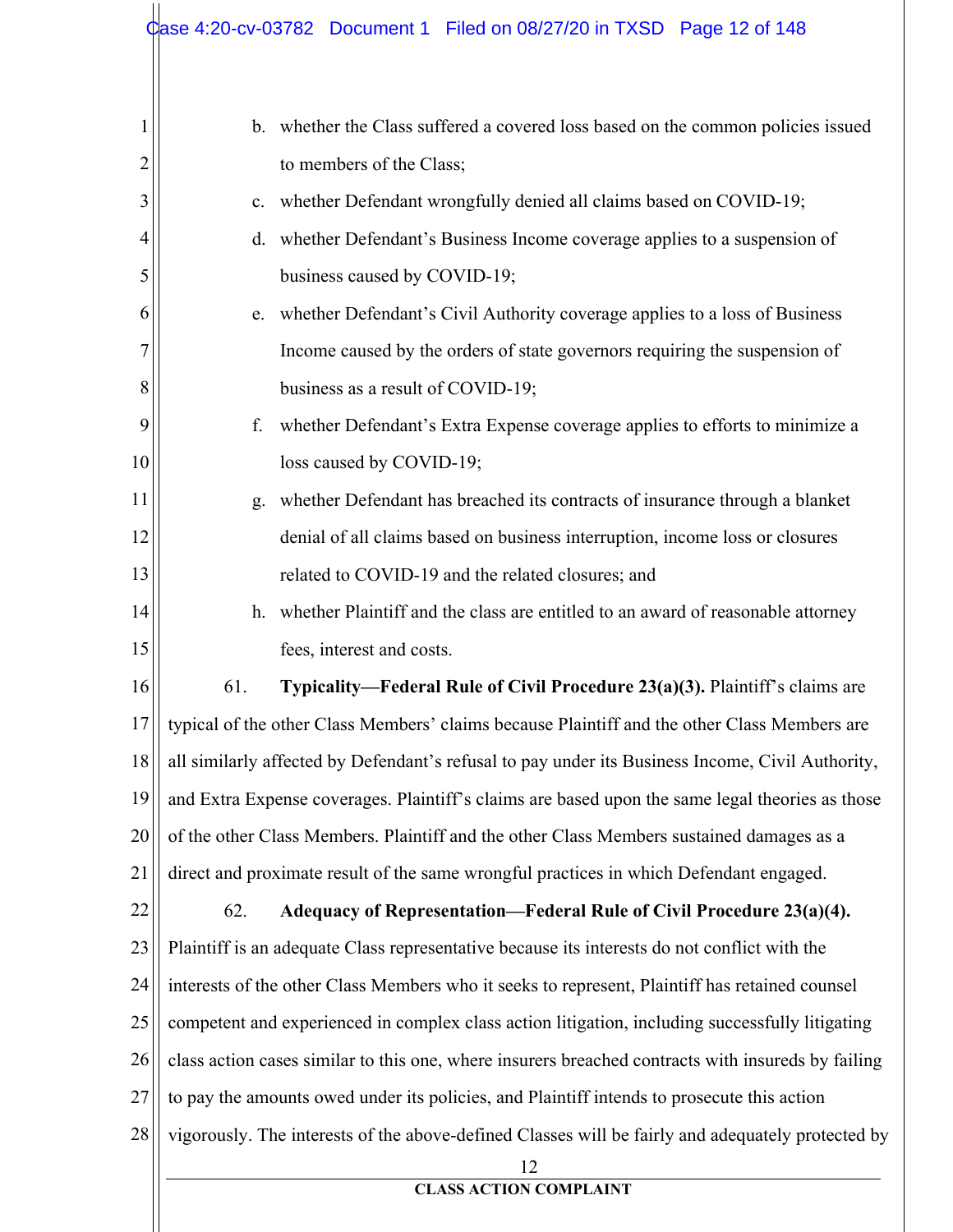$\mathbf{1}$ Plaintiff and its counsel.

 $\overline{2}$ 63. Inconsistent or Varying Adjudications and the Risk of Impediments to 3 **Other Class Members' Interests—Federal Rule of Civil Procedure 23(b)(1).** Plaintiff seeks 4 class-wide adjudication as to the interpretation, and resultant scope, of Defendant's Business 5 Income, Civil Authority, and Extra Expense coverages. The prosecution of separate actions by 6 individual members of the Classes would create an immediate risk of inconsistent or varying 7 adjudications that would establish incompatible standards of conduct for the Defendant. 8 Moreover, the adjudications sought by Plaintiff could, as a practical matter, substantially impair 9 or impede the ability of other Class Members, who are not parties to this action, to protect their 10 interests.

64. 11 Declaratory and Injunctive Relief-Federal Rule of Civil Procedure 12 23(b)(2). Defendant acted or refused to act on grounds generally applicable to Plaintiff and the 13 other Class Members, thereby making appropriate final injunctive relief and declaratory relief, 14 as described below, with respect to the Class Members.

15 65. Superiority—Federal Rule of Civil Procedure  $23(b)(3)$ . A class action is superior to any other available means for the fair and efficient adjudication of this controversy, 16 17 and no unusual difficulties are likely to be encountered in the management of this class action. 18 Individualized litigation creates a potential for inconsistent or contradictory judgments and 19 increases the delay and expense to all parties and the court system. By contrast, the class action 20 device presents far fewer management difficulties, and provides the benefits of single 21 adjudication, economy of scale, and comprehensive supervision by a single court. 22 23

- 24
- 25 26
- 27  $\frac{1}{1}$

 $\frac{1}{1}$ 

28  $\frac{1}{1}$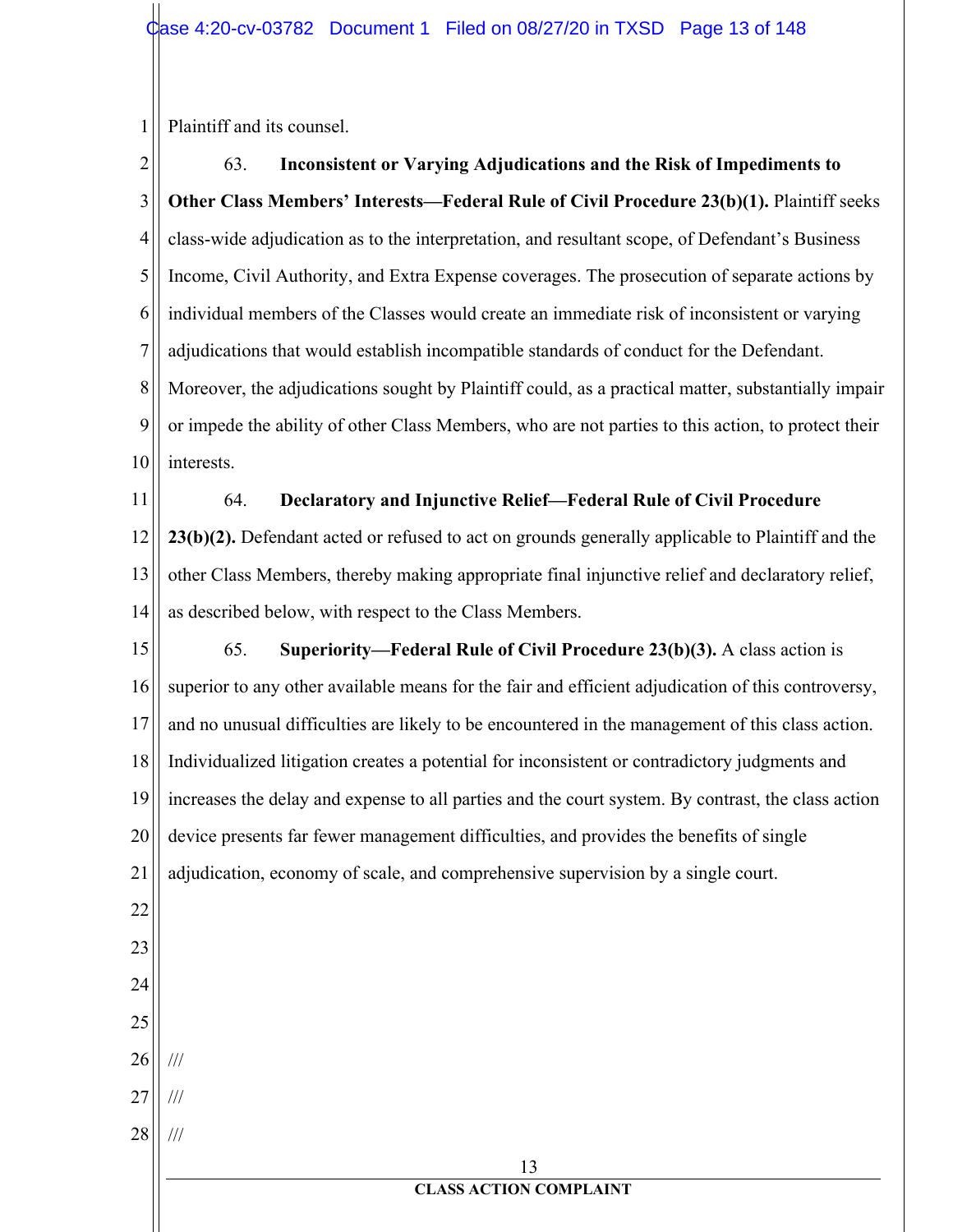$\mathbf{1}$ 

 $\overline{2}$ 

3

4

5

## **CAUSES OF ACTION**

#### **COUNT I**

# **DECLARATORY JUDGMENT -BUSINESS INCOME COVERAGE**

## (Claim Brought on Behalf of the Business Income Declaratory Judgment Class)

66. Plaintiff repeats and realleges Paragraphs 1-65 as if fully set forth herein.

6 67. Plaintiff brings this Count individually and on behalf of the other members of the  $\tau$ Business Income Declaratory Judgment Class.

8 68. Plaintiff's HCC policy, as well as those of the other Business Income 9 Declaratory Judgment Class Members, are contracts under which Defendant was paid premiums 10 in exchange for its promise to pay Plaintiff and the other Business Income Declaratory  $11$ Judgment Class Members' losses for claims covered by the policy.

12 69. Plaintiff and the other Business Income Declaratory Judgment Class Members have complied with all applicable provisions of the policies and/or those provisions have been 13 14 waived by Defendant, or Defendant is estopped from asserting them, and yet Defendant has 15 abrogated its insurance coverage obligations pursuant to the policies' clear and unambiguous 16 terms and has wrongfully and illegally refused to provide coverage to which Plaintiff and the 17 other Business Income Declaratory Judgment Class Members are entitled.

70. Defendant has denied claims related to COVID-19 on a uniform and class wide 18 19 basis, without individual bases or investigations, such that the Court can render declaratory 20 judgment irrespective of whether members of the Class have filed a claim.

21 71. An actual case or controversy exists regarding Plaintiff and the other Business 22 Income Declaratory Judgment Class Members' rights and Defendant's obligations under the 23 policies to reimburse Plaintiff for the full amount of Business Income losses incurred by 24 Plaintiff and the other Business Income Declaratory Judgment Class Members in connection 25 with suspension of their businesses stemming from the COVID-19 pandemic.

26 72. Pursuant to 28 U.S.C. § 2201, Plaintiff and the other Business Income 27 Declaratory Judgment Class Members seek a declaratory judgment from this Court declaring 28 the following:

#### 14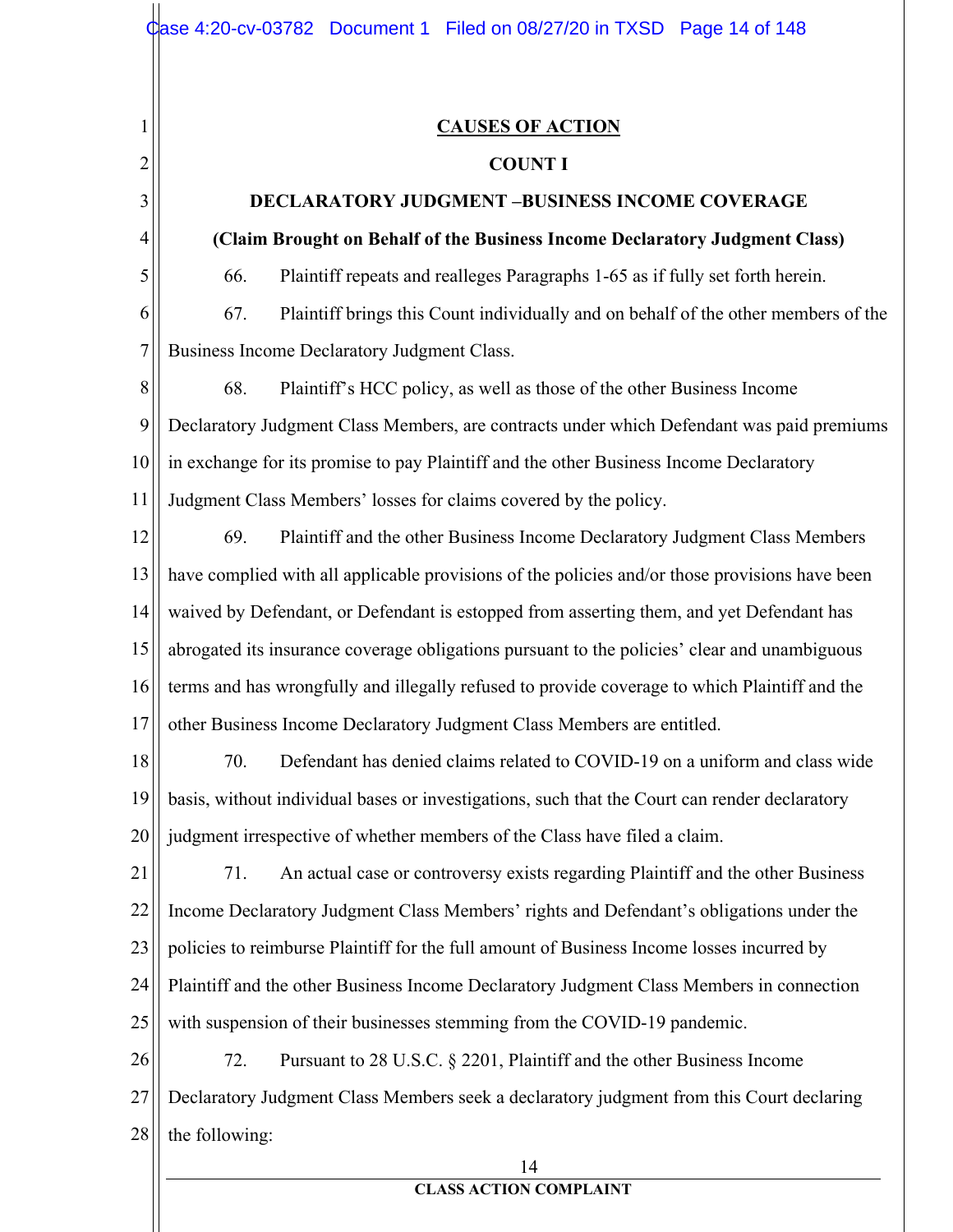| Plaintiff and the other Business Income Declaratory Judgment Class Members'<br>a.               |
|-------------------------------------------------------------------------------------------------|
| Business Income losses incurred in connection with the Closure Orders and the                   |
| necessary interruption of their businesses stemming from the COVID-19                           |
| pandemic are insured losses under their policies; and                                           |
| Defendant is obligated to pay Plaintiff and the other Business Income<br>$\mathbf{b}$ .         |
| Declaratory Judgment Class Members for the full amount of the Business                          |
| Income losses incurred and to be incurred in connection with the Closure Orders                 |
| during the relevant time period and the necessary interruption of their businesses              |
| stemming from the COVID-19 pandemic.                                                            |
| <b>COUNT II</b>                                                                                 |
| <b>DECLARATORY JUDGMENT - CIVIL AUTHORITY COVERAGE</b>                                          |
| (Claim Brought on Behalf of the Civil Authority Declaratory Judgment Class)                     |
| 73.<br>Plaintiff repeats and realleges Paragraphs 1-65 as if fully set forth herein.            |
| Plaintiff brings this Count individually and on behalf of the other members of the<br>74.       |
| Civil Authority Declaratory Judgment Class.                                                     |
| 75.<br>Plaintiff's HCC insurance policy, as well as those of the other Civil Authority          |
| Declaratory Judgment Class Members, are contracts under which Defendant was paid premiums       |
| in exchange for its promise to pay Plaintiff and the other Civil Authority Declaratory Judgment |
| Class Members' losses for claims covered by the policy.                                         |
| Plaintiff and the other Civil Authority Declaratory Judgment Class Members<br>76.               |
| have complied with all applicable provisions of the policies and/or those provisions have been  |
| waived by Defendant, or Defendant is estopped from asserting them, and yet Defendant has        |
| abrogated its insurance coverage obligations pursuant to the policies' clear and unambiguous    |
| terms and has wrongfully and illegally refused to provide coverage to which Plaintiff and the   |
| other Class Members are entitled.                                                               |
| Defendant has denied claims related to COVID-19 on a uniform and class wide<br>77.              |
| basis, without individual bases or investigations, such that the Court can render declaratory   |
| judgment irrespective of whether members of the Class have filed a claim.                       |
| 15<br><b>CLASS ACTION COMPLAINT</b>                                                             |
|                                                                                                 |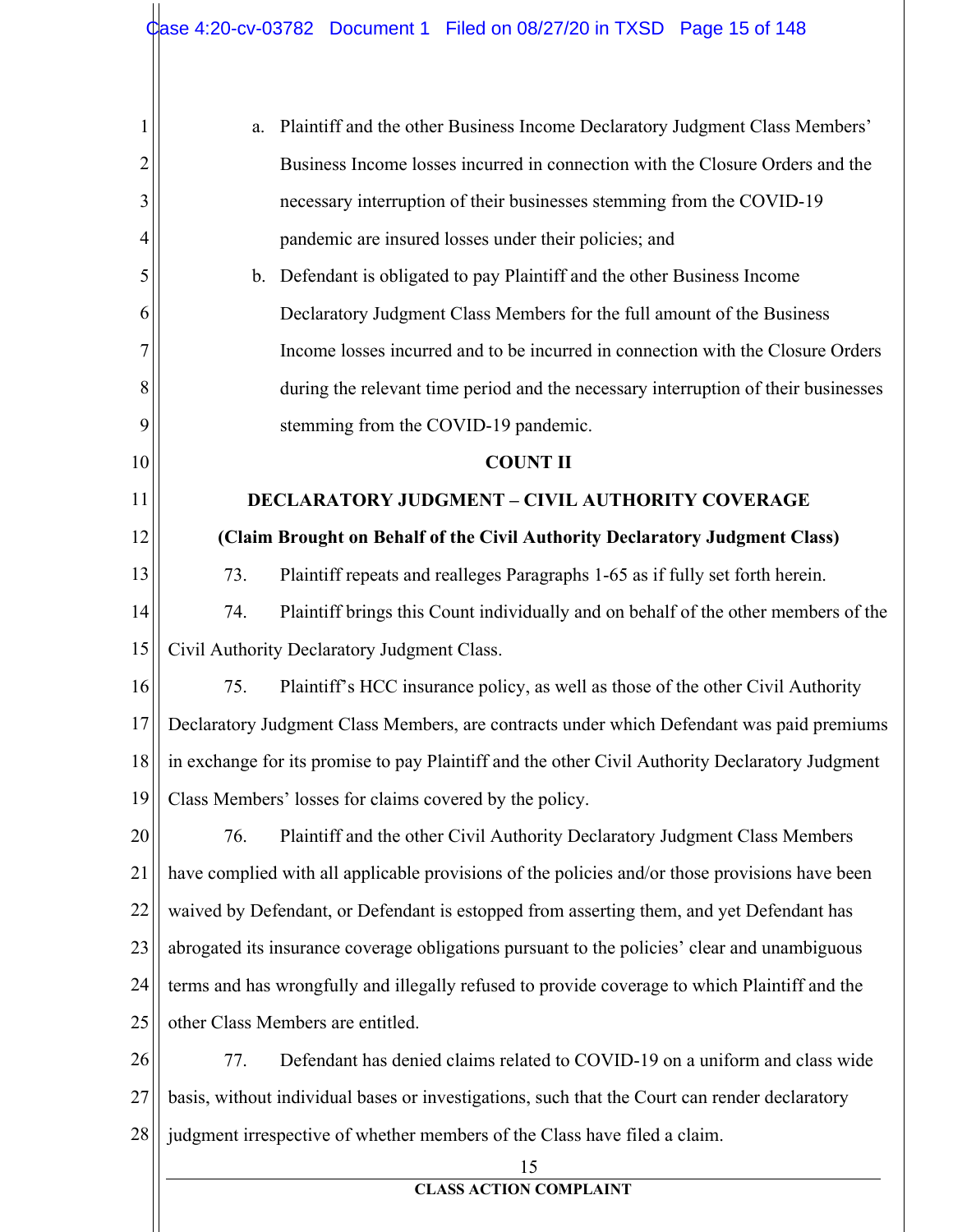| $\mathbf{1}$   | 78.                                                                                        | An actual case or controversy exists regarding Plaintiff and the other Civil                  |
|----------------|--------------------------------------------------------------------------------------------|-----------------------------------------------------------------------------------------------|
| $\overline{2}$ |                                                                                            | Authority Declaratory Judgment Class Members' rights and Defendant's obligations under the    |
| 3              |                                                                                            | policies to reimburse Plaintiff and the other Civil Authority Declaratory Judgment Class      |
| 4              |                                                                                            | Members for the full amount of covered Civil Authority losses incurred by Plaintiff and the   |
| 5              | other Civil Authority Declaratory Judgment Class Members in connection with Closure Orders |                                                                                               |
| 6              |                                                                                            | and the necessary interruption of their businesses stemming from the COVID-19 pandemic.       |
| $\overline{7}$ | 79.                                                                                        | Pursuant to 28 U.S.C. § 2201, Plaintiff and the other Civil Authority Declaratory             |
| 8              |                                                                                            | Judgment Class Members seek a declaratory judgment from this Court declaring the following:   |
| 9              | a.                                                                                         | Plaintiff and the other Civil Authority Declaratory Judgment Class Members'                   |
| 10             |                                                                                            | Civil Authority losses incurred in connection with the Closure Orders and the                 |
| 11             |                                                                                            | necessary interruption of their businesses stemming from the COVID-19                         |
| 12             |                                                                                            | pandemic are insured losses under their policies; and                                         |
| 13             |                                                                                            | b. Defendant is obligated to pay Plaintiff and the other Civil Authority Declaratory          |
| 14             |                                                                                            | Judgment Class Members the full amount of the Civil Authority losses incurred                 |
| 15             |                                                                                            | and to be incurred in connection with the covered losses related to the Closure               |
| 16             |                                                                                            | Orders and the necessary interruption of their businesses stemming from the                   |
| 17             |                                                                                            | COVID-19 pandemic.                                                                            |
| 18             |                                                                                            | <b>COUNT III</b>                                                                              |
| 19             |                                                                                            | <b>DECLARATORY JUDGMENT – EXTRA EXPENSE COVERAGE</b>                                          |
| 20             |                                                                                            | (Claim Brought on Behalf of the Extra Expense Declaratory Judgment Class)                     |
| 21             | 80.                                                                                        | Plaintiff repeats and realleges Paragraphs 1-65 as if fully set forth herein.                 |
| 22             | 81.                                                                                        | Plaintiff brings this Count individually and on behalf of the other members of the            |
| 23             |                                                                                            | Extra Expense Declaratory Judgment Class.                                                     |
| 24             | 82.                                                                                        | Plaintiff's HCC insurance policy, as well as those of the other Extra Expense                 |
| 25             |                                                                                            | Declaratory Judgment Class Members, are contracts under which Defendant was paid premiums     |
| 26             |                                                                                            | in exchange for its promise to pay Plaintiff and the other Extra Expense Declaratory Judgment |
| 27             | Class Members' losses for claims covered by the policy.                                    |                                                                                               |
| 28             |                                                                                            |                                                                                               |
|                |                                                                                            | 16<br><b>CLASS ACTION COMPLAINT</b>                                                           |
|                |                                                                                            |                                                                                               |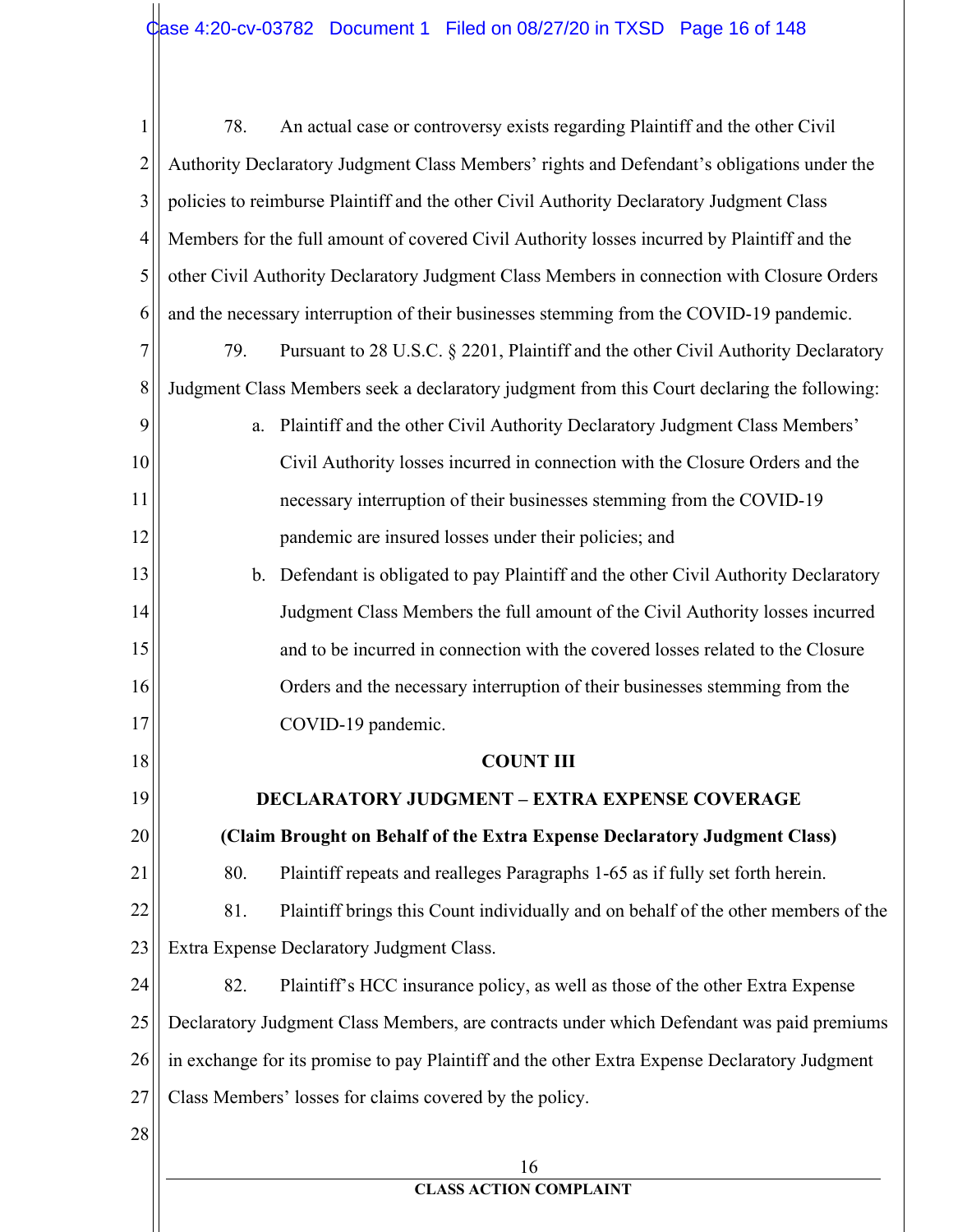$\mathbf{1}$ 83. Plaintiff and the other Extra Expense Declaratory Judgment Class Members have  $\overline{2}$ complied with all applicable provisions of the policies and/or those provisions have been waived by Defendant, or Defendant is estopped from asserting them, and yet Defendant has 3 4 abrogated its insurance coverage obligations pursuant to the policies clear and unambiguous 5 terms and has wrongfully and illegally refused to provide coverage to which Plaintiff and the other Class Members are entitled. 6

7 84. Defendant has denied claims related to COVID-19 on a uniform and class wide 8 basis, without individual bases or investigations, such that the Court can render declaratory 9 judgment irrespective of whether members of the Class have filed a claim.

10 85. An actual case or controversy exists regarding Plaintiff and the other Extra 11 Expense Declaratory Judgment Class Members' rights and Defendant's obligations under the 12 policies to reimburse Plaintiff and the other Extra Expense Declaratory Judgment Class 13 Members for the full amount of Extra Expense losses incurred by Plaintiff in connection with 14 Closure Orders and the necessary interruption of their businesses stemming from the COVID-19 15 pandemic.

16 86. Pursuant to 28 U.S.C. § 2201, Plaintiff and the other Extra Expense Declaratory 17 Judgment Class Members seek a declaratory judgment from this Court declaring the following: 18 a. Plaintiff and the other Extra Expense Declaratory Judgment Class Members' 19

Extra Expense losses incurred in connection with the Closure Orders and the necessary interruption of their businesses stemming from the COVID-19 pandemic are insured losses under their policies; and

b. Defendant is obligated to pay Plaintiff and the other Extra Expense Declaratory Judgment Class Members for the full amount of the Extra Expense losses incurred and to be incurred in connection with the covered losses related to the Closure Orders during the relevant time period and the necessary interruption of their businesses stemming from the COVID-19 pandemic.

27 28

 $\frac{1}{1}$ 

20

21

22

23

24

25

26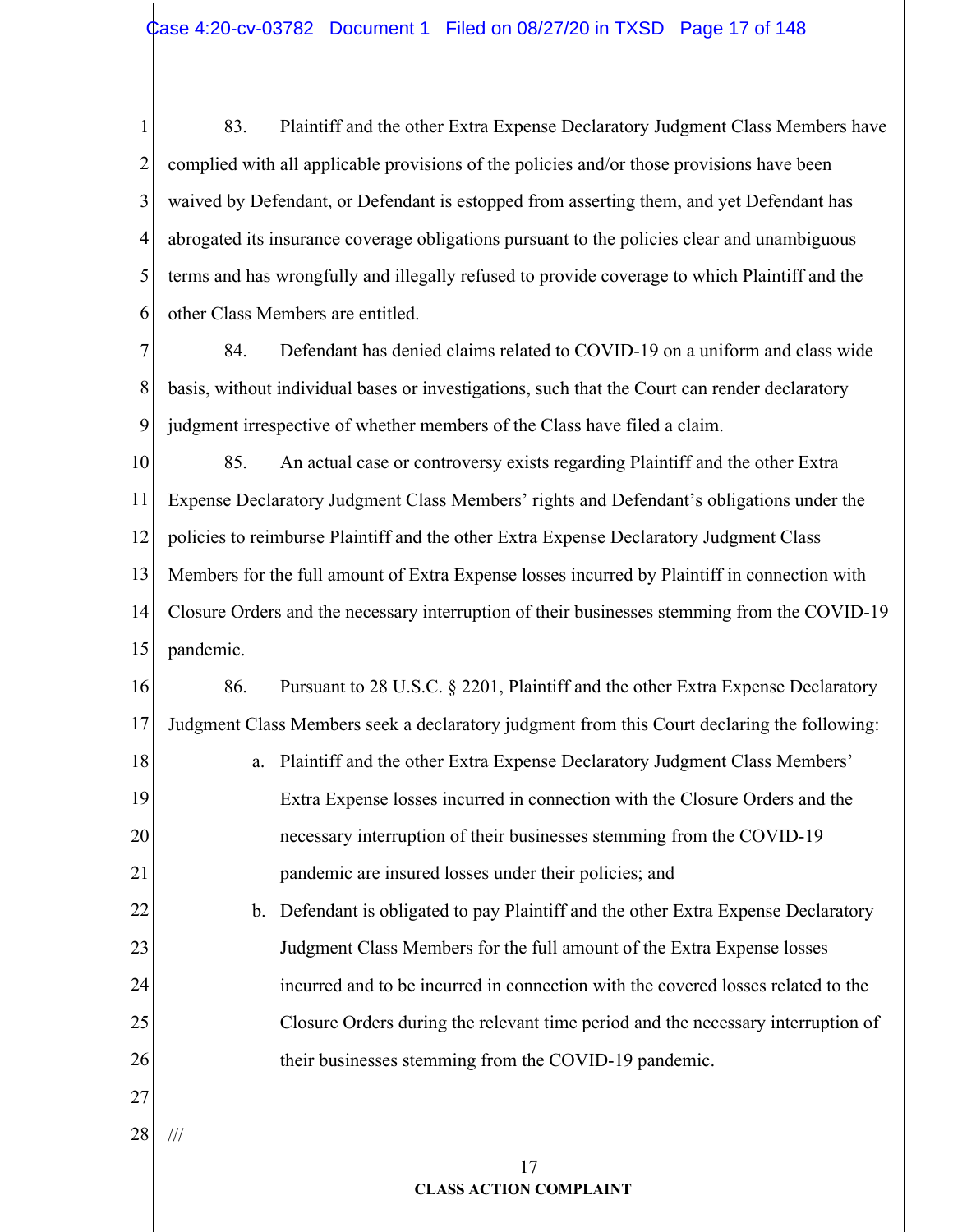| 1              |                         | <b>REQUEST FOR RELIEF</b>                                                                 |
|----------------|-------------------------|-------------------------------------------------------------------------------------------|
| $\overline{c}$ |                         | WHEREFORE, Plaintiff, individually and on behalf of the other Class Members, respectfully |
| 3              |                         | requests that the Court enter judgment in its favor and against Defendant as follows:     |
| 4              | a.                      | Entering an order certifying the proposed nationwide Classes, as requested herein,        |
| 5              |                         | designating Plaintiff as Class representative, and appointing Plaintiff's undersigned     |
| 6              |                         | attorneys as Counsel for the Classes;                                                     |
| $\overline{7}$ | b.                      | Entering declaratory judgments on Counts I–IV in favor of Plaintiff and the               |
| 8              |                         | members of the Business Income Declaratory Judgment Class, the Civil Authority            |
| 9              |                         | Declaratory Judgment Class, and the Extra Expense Declaratory Judgment Class, as          |
| 10             |                         | follows:                                                                                  |
| 11             |                         | i.<br>Business Income, Civil Authority, and Extra Expense losses incurred in              |
| 12             |                         | connection with the Closure Orders and the necessary interruption of their                |
| 13             |                         | businesses stemming from the COVID-19 pandemic are insured losses under                   |
| 14             |                         | their policies; and                                                                       |
| 15             |                         | ii.<br>Defendant is obligated to pay for the full amount of the Business Income,          |
| 16             |                         | Civil Authority, and Extra Expense losses incurred and to be incurred related             |
| 17             |                         | to COVID-19, the Closure Orders and the necessary interruption of their                   |
| 18             |                         | businesses stemming from the COVID-19 pandemic.                                           |
| 19             |                         | Ordering Defendant to pay both pre- and post-judgment interest on any amounts             |
| 20             |                         | awarded;                                                                                  |
| 21             | d.                      | Ordering Defendant to pay attorneys' fees and costs of suit; and                          |
| 22             | e.                      | Ordering such other and further relief as may be just and proper.                         |
| 23             |                         |                                                                                           |
| 24             |                         |                                                                                           |
| 25             |                         |                                                                                           |
| 26             | $^{\prime\prime\prime}$ |                                                                                           |
| 27             | $^{\prime\prime\prime}$ |                                                                                           |
| 28             | $\frac{1}{1}$           |                                                                                           |
|                |                         | 18                                                                                        |